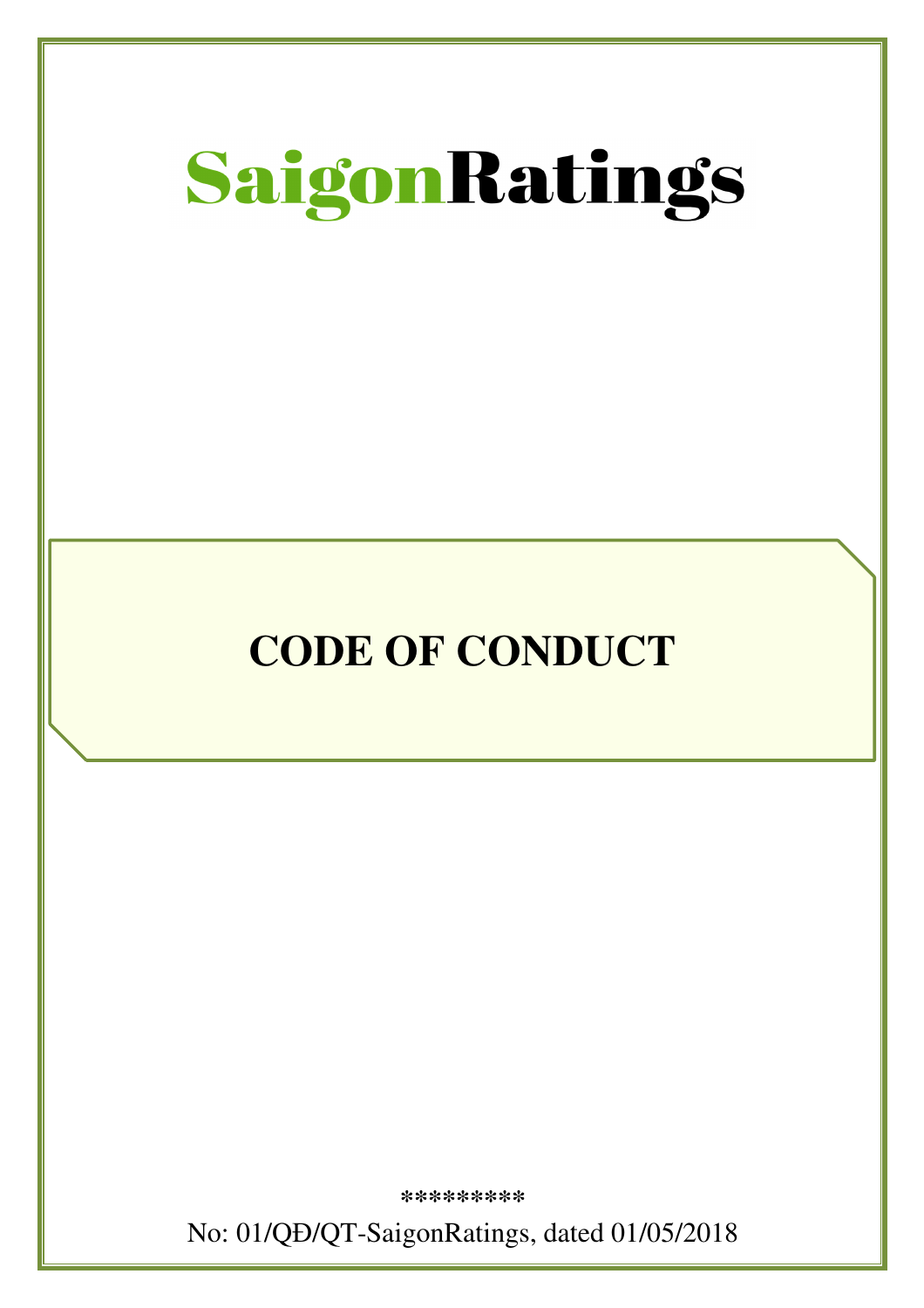## **TABLE OF CONTENT**

**\*\*\*\*\*** 

| <b>INTRODUCTION</b>                                                        | 1  |
|----------------------------------------------------------------------------|----|
| <b>SAIGONRATINGS CODE OF CONDUCT</b>                                       | 3  |
| <b>I. GENERAL PROVISIONS</b>                                               | 4  |
| 1. Guiding Ethical Principles                                              | 4  |
| 2. Applicable subjects                                                     | 4  |
| 3. Organization structure and professional functions                       | 5  |
| 4. Services & Product                                                      | 5  |
| 5. Other contents                                                          | 6  |
| <b>II. DEFINITION OF CREDIT RATING</b>                                     | 6  |
| <b>III. PROVISIONS OF COMMITMENTS</b>                                      | 8  |
| 1. Quality and fully of credit rating                                      | 8  |
| A. The quality of the Credit rating process                                | 8  |
| <b>B. Monitoring and Updating</b>                                          | 9  |
| C. Integrity of credit rating process                                      | 9  |
| 2. Independence and avoidance of conflicts of interest                     | 10 |
| A. Overview                                                                | 10 |
| <b>B. Procedures and Policies</b>                                          | 11 |
| C. The indepence of employees in analysis and evaluation of rating         | 12 |
| 3. Responsibilities to the Rated Entity, Investor and Public               | 13 |
| A. The transparency and timeliness of information disclosure               | 13 |
| B. Treatment of issuer confidential information and non-public information | 16 |
| 4. Code of conduct disclosure and resposibilities to market                | 16 |
| 5. Administration, Risk Management, and Staff training                     | 17 |
| 6. Implementation of Code of conduct                                       | 18 |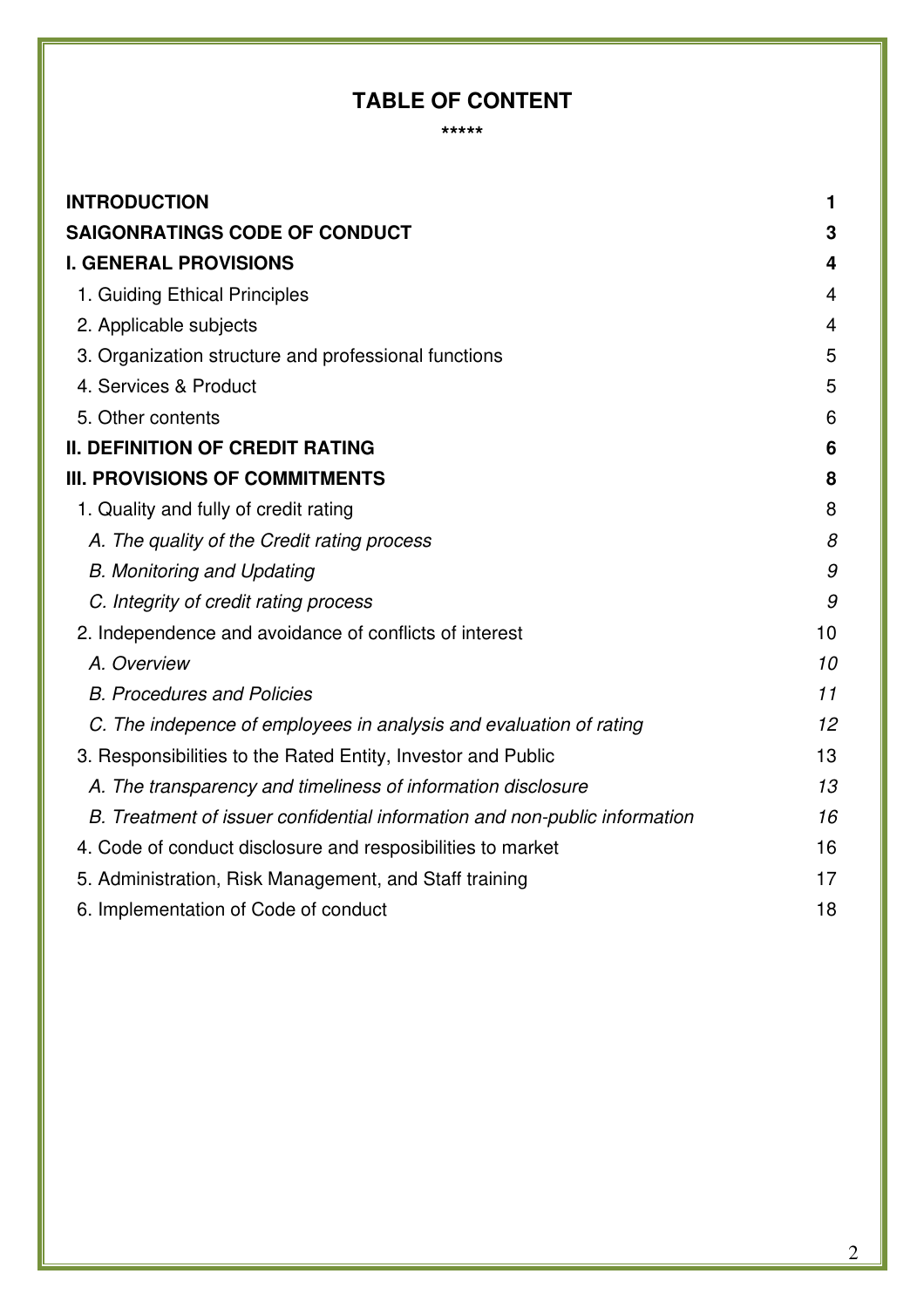## **SAIGONRATINGS' CODE OF CONDUCT**

Day of first publication, 01/05/2018

### **INTRODUCTION**

SaigonRatings is a member of PHATTHINH GROUP.

Business Registration Certificate No.0313375448, licensed for the first time on July 30<sup>th</sup>, 2015, the first-time change license on August 6<sup>th</sup>, 2015.

Business Registration certificate No. 01/GCN-DVXHTM was licensed by Ministry of Finance on 21/07/2017.

As a first Credit rating agency in Vietnam; SaigonRatings has contributed to the development of the financial market in Vietnam with the advanced Code of Conduct.

SaigonRatings provides information, opinions through credit rating service and researches about the creditworthiness of financial obligations, financial institutions, enterprises and debt instruments in the financial market in Vietnam (referred as Rated Entity).

Our credit rating results are the forward-looking opinions of the relative likelihood that the debt issue may default. This means predicting the probability of default of the Rated Entity (Bond) and the severity of the estimated losses given default of that bond.

Our credit rating results are a source of information for investors, SaigonRatings enables organizations and individual investors in the market to get the opportunity to use this source of information for credit risk analysis in making an investment decision.

To ensure strict compliance with operating principles and appreciate code of conduct in credit rating activities, SaigonRatings approved the Code of conduct, which is regarded as the standard of professional behavior of experts (Referred to as SaigonRatings Code).

Through SaigonRatings Code, SaigonRatings strives to preserve the integrity of the analysis and credit rating process; to contribute to the protection of benefits and fair treatment for Issuers, Investors in the market; and to protect the confidential information provided by SaigonRatings.

In order to effectively use SaigonRatings's credit rating information, the market needs to be notified of all the benefits and limitations of the information that SaigonRatings provides.

SaigonRatings is committed to adherence to the principles of Independence, Objectivity, Integrity and Transparency on:

- Credit rating process;
- Credit rating methods;
- Business process system;
- Internal control system;
- Historical records of the Rated Entity.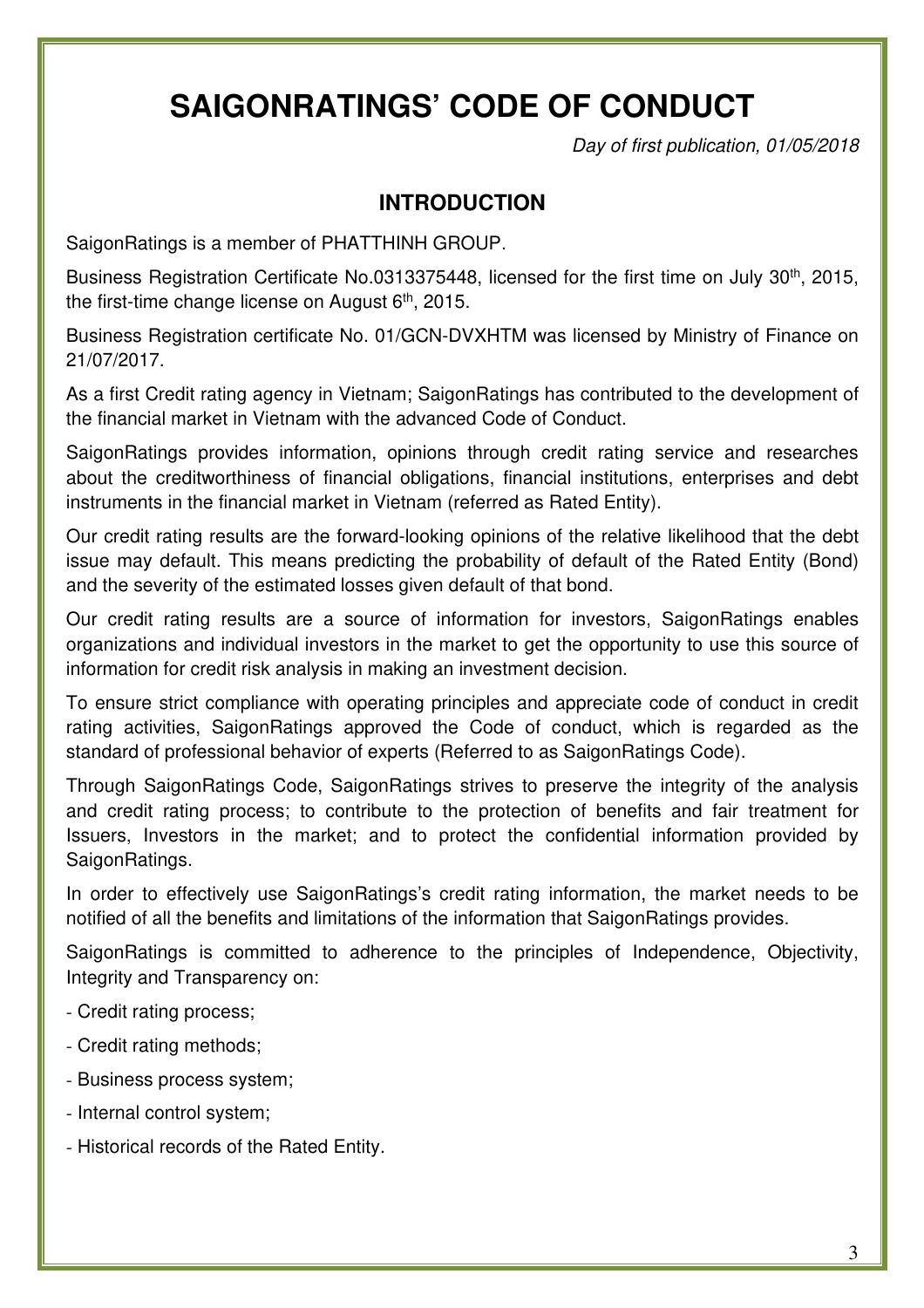The Code of Conduct, management policies and internal control activities related to our organization are published on SaigonRatings website, in compliance with the regulations of Vietnam law, practices and operation standards of international Credit Rating Agency (CRA).

The SaigonRatings Code has 6 basic sections as follows:

- Quality and integrity of the credit rating process;
- Independence and conflict of interest;
- SaigonRatings's responsibilities to Rated Entities and Investors;
- Management, risk management and training;
- Publication of SaigonRatings Code and Information Communication;
- Implementation of SaigonRatings Code.

SaigonRatings Code of Conduct, which is expressed in Vietnamese and English languages, conveys the same meaning.

## **GENERAL PROVISIONS**

#### **1. Guiding Ethical Principles**

Decree No.88/2014/ND-CP dated September 26, 2014, on credit rating services.

 Code of Conduct of International Organization of Securities Commissions - IOSCO, published on December 23rd 2014; modified in May 2018 and March 2015.

 The principles of International Organization of Securities ("IOSCO Principles") are a set of general principle, built by International organization and published in May 2003. SaigonRatings fully adheres to the principles of the IOSCO Code.

 The Code of Conduct is SaigonRatings's principles of professional ethical behaviors. SaigonRatings's Code of Conduct impacts all behaviors of SaigonRatings organization and personnels in Credit rating process.

 The Code of Conduct was established, maintained and enforced internally in SaigonRatings organization.

#### **2. Applicable subjects**

Employees: any personnel, who is working full – time or part – time at SaigonRatings.

 Analysts: professional analysts who are assigned to implement and complete the technical tasks in a team of analysts, in the process of credit worthiness analysis, evaluation, as well as recommendation and submission of credit rating result to Rating Committee for approval.

 The assigned members of Rating Committee have rights to vote for the final decision or modifications to the credit rating results;

 Managers are people who have responsibilities and authorities to perform administrative or technical management, in varied levels in SaigonRatings.

 The professional employees include the analysts, members of rating committee and technical experts involved in the activities of: analysis and evaluation, recommendation of opinions in initial credit rating; annual credit rating and surveillance; updating, monitoring and developing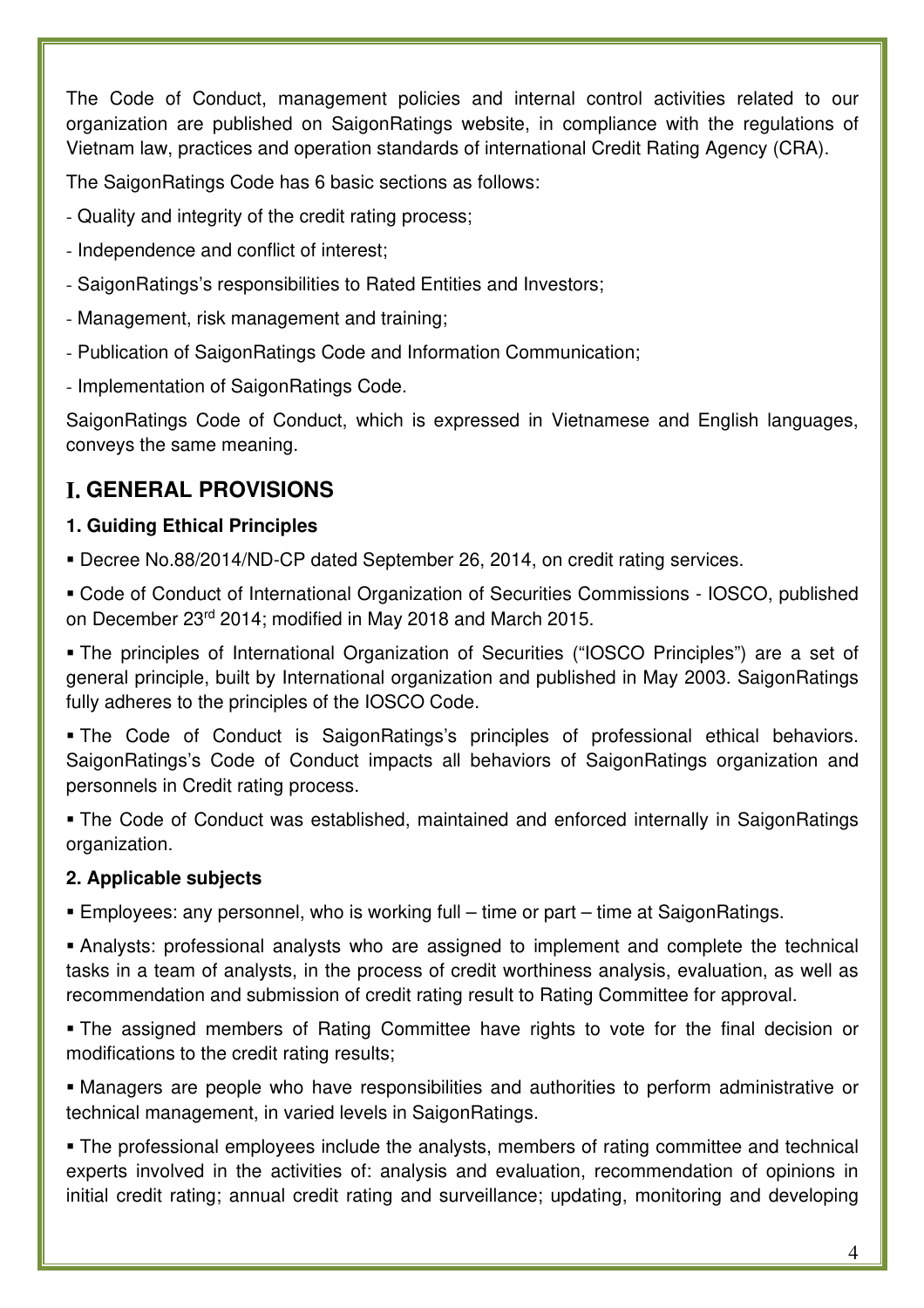professional business systems, credit rating methodology and quantitative mathematical models applied in professional credit rating process.

#### **3. Organization structure and professional functions**

Headquarters of SaigonRatings, representative office and branches.

 The responsibilities and authorization of Analysis department, analysts and members of Rating Committee are separated with each other and are completely separated with Business Development Department and personnels in charge of business development; are supervised by technical departments and people who communicate directly with CEO of SaigonRatings.

 The group of senior analysts, technical experts is responsible for researching the credit rating activities, considering the appropriateness of applied methods and models; monitoring professional activities to develop continuously the quality of analysis during credit rating process.

 The legal department is mainly responsible for monitoring compliance with the control system, internal policies and legal procedures of all departments and members, which are described and explained in the provisions of SaigonRatings Code.

 The planning & business development departments is responsible for all business and marketing activities of SaigonRatings; without any right to participate in any professional business process; and/or to make a commitment regarding the credit rating results to any Rated Entity or Debt Instrument.

#### **4. Services & Product**

 A Credit Rating is an opinion from SaigonRatings regarding the creditworthiness of an entity, a debt or financial obligation, debt security, preferred share or other financial instrument, or of an issuer of such a debt or financial obligation, debt security, preferred share or other financial instrument, issued using an established and defined ranking system of rating categories.

 An unsolicited credit rating is a credit rating initiated by SaigonRatings and not requested by the Rated Entity/ Debt Instrument. In this case, SaigonRatings assures not to publish the credit rating results in the market, in accordance with provisions of Vietnam Law.

 Credit rating results not approved. In case the Rated Entity declines the credit rating results (SaigonRatings receives a written response or does not receive any confirmation from the Rated Entity) after SaigonRatings has officially announced the credit rating in writing. The solution of SaigonRatings is cancelling the announcement and withdrawing the decision of credit rating results, as well as putting it in the credit rating list for evaluating and reserving process.

 A credit rating announcement is a written communication that may be used to announce the publication of a Credit Rating Action in the compliance with the legal regulations, in case of SaigonRatings implementation of the initial credit rating, modification to the current rating or maintenance of the current credit rating, through a comprehensive professional process of updating, monitoring and evaluating the annual credit rating process (or in any case that SaigonRatings considers necessary).

 Credit rating service, including the credit rating service for organization, enterprise and Debt Instrument in the market.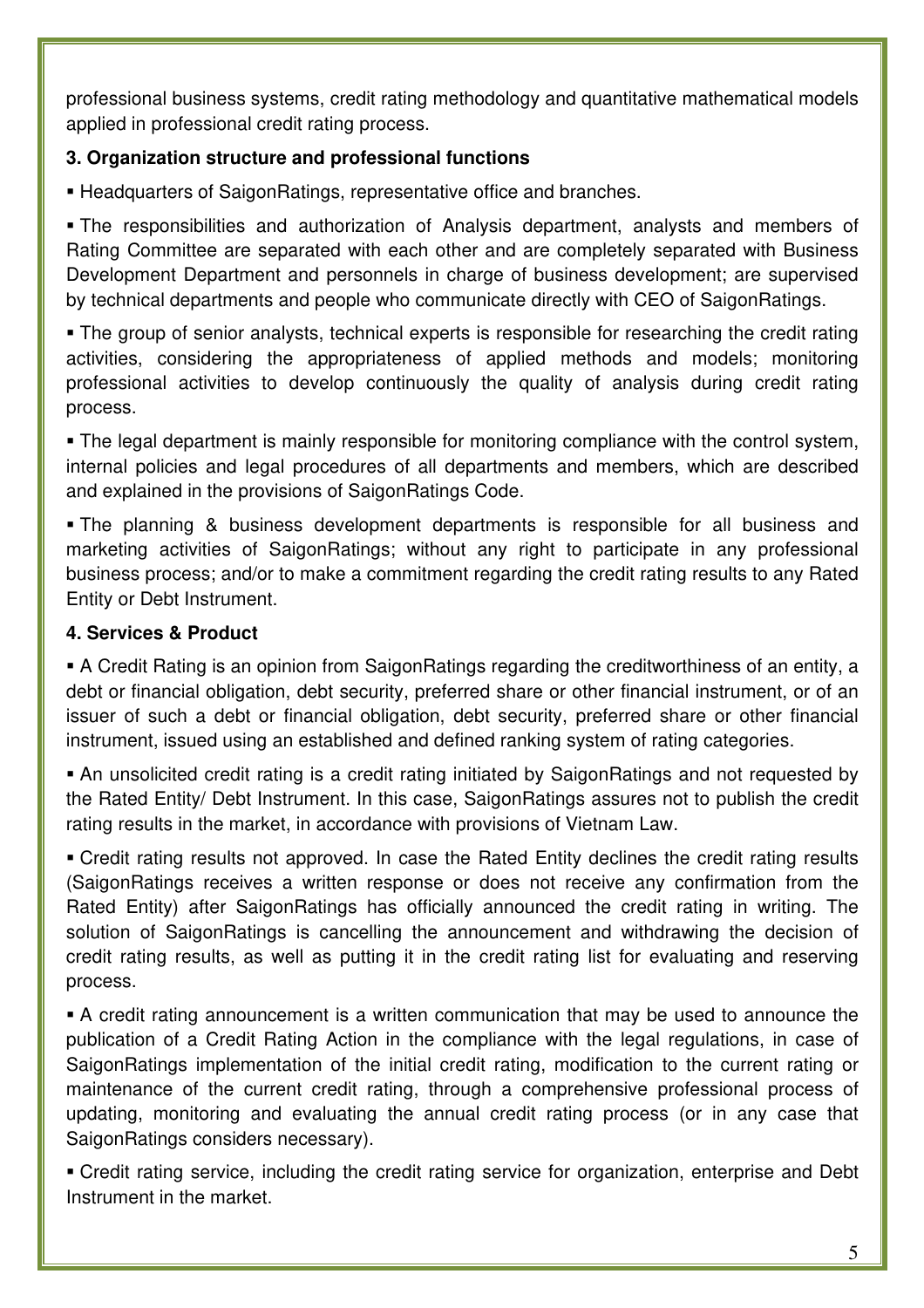The Credit rating process is an integrate professional business process including the determination of initial credit rating, as well as updating, monitoring and evaluating annually the outlook of credit rating (for modifying, confirming or withdrawing the current credit rating result).

#### **5. Other contents**

 Our target customer in the market includes institutions, organizations, enterprises and debt instrument issuers whose SaigonRatings has full functions and legal permission to provide services, in the compliance with the provisions of Vietnam law, as well as in alignment with the International Credit Rating Standards and Practices.

**Example 1 Issuer Confidential Information is any information received by SaigonRatings from an Issuer,** its affiliates or its Agents in connection with the rating process or in connection with providing Ancillary Services or Other Permissible Services in respect of which SaigonRatings has received written notice specifically indicating the proprietary and confidential nature of the information.

However, the term "Issuer Confidential Information" shall not include:

a) Information that is publicly known;

b) Information available to SaigonRatings on a non-confidential basis prior to disclosure by the Issuer, its affiliates or its Agents;

c) Information that becomes available to SaigonRatings on a non-confidential basis from a third party not reasonably known by SaigonRatings to be bound by a confidentiality agreement with the Issuer or otherwise prohibited from making available such information;

d) Information developed independently by SaigonRatings;

e) Information that has been aggregated or transformed in such a way that it is no longer identified as relating to any individual Issuer; or

f) Information that is approved for public disclosure in writing by the Issuer.

 Fee Discussions are any negotiations about fees for Rating Services and any discussions or correspondence (whether internal or external) relating to those negotiations.

 Rated Entity(ies) means any entity rated by SaigonRatings or any entity that issues securities rated by SaigonRatings or any entity that is seeking a Credit Rating from SaigonRatings.

## **DEFINITION OF CREDIT RATING**

1. Credit rating service for organization, enterprise": the service provided by SaigonRatings to analyst, evaluate and rating the ability to fully and timely fulfill the debt obligations of the institutional organizations, enterprises.

2. "Credit rating service of Debt Instrument": the service provided by SaigonRatings to analyst, evaluate and rating the ability to fully and timely fulfill the debt obligations or debt instruments at the time of rating.

Credit rating is SaigonRatings current opinions of the relative future credit risk of issuers, credit commitments, debts or debt-like securities.

SaigonRatings defines credit risk: The risk that a Rated Entity may not meet its contractual, financial obligations as they come due and any estimated financial loss in the event of default.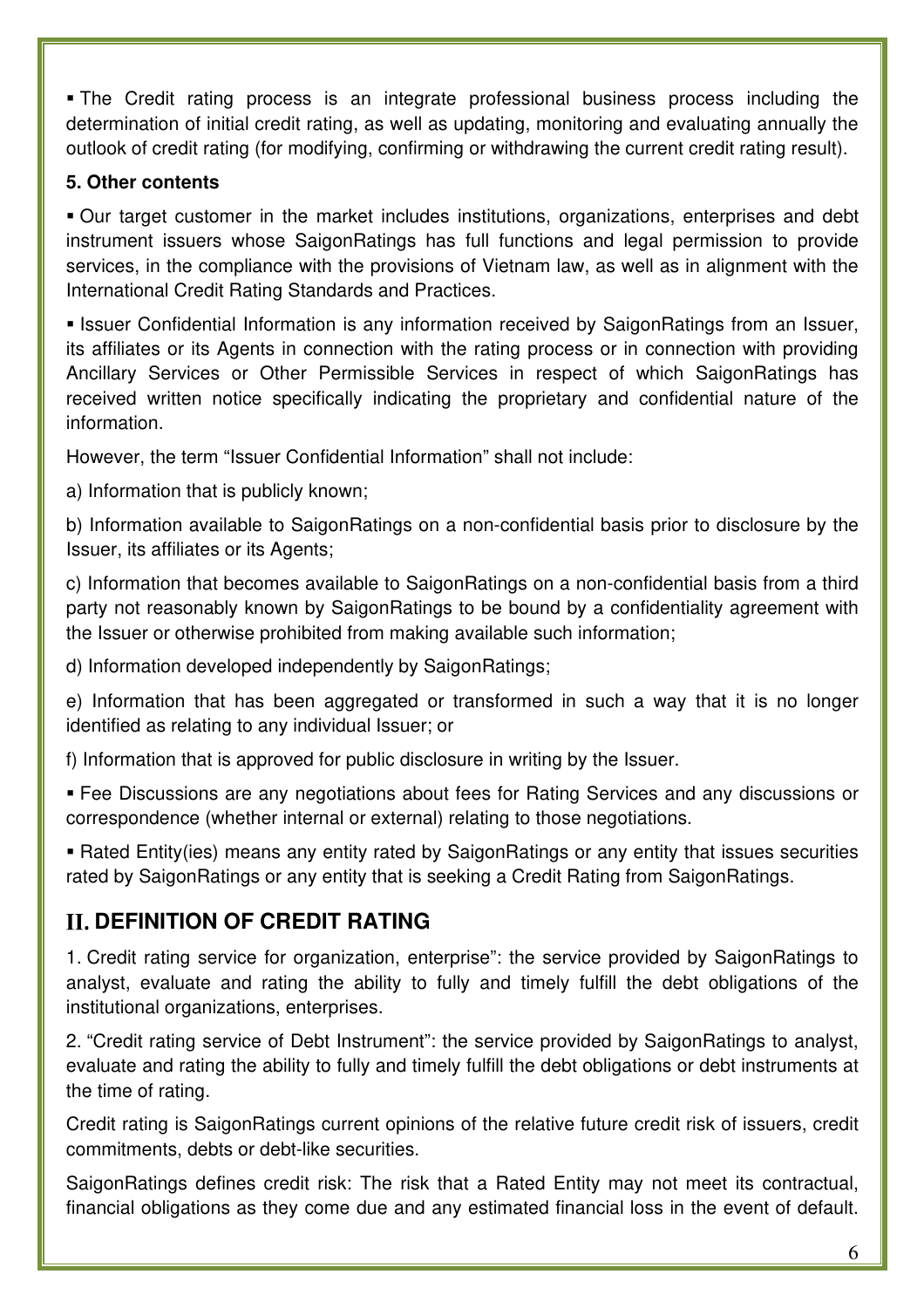Credit ratings do not address any other risks, including but not limited to: liquidity risk, market value risk or price volatility.

Credit ratings and SaigonRatings's opinions included in SaigonRatings 's publications are not statements of current or historical fact. Credit ratings and SaigonRatings's publications do not constitute or provide investment or financial advice, and credit ratings and SaigonRatings's publications are not and do not provide recommendations to purchase, sell, or hold particular securities.

Credit ratings and SaigonRatings's opinions included in SaigonRatings's publications do not comment on the suitability of an investment for any particular investor. SaigonRatings issues its credit ratings and publishes SaigonRatings's publications with the expectation and understanding that each investor will, with due care, make its own study and evaluation of each security that is under consideration for purchase, holding, or sale.

Credit Ratings are based on information obtained by SaigonRatings from sources believed by SaigonRatings SaigonRatings to be accurate and reliable, including, but not limited to, Issuers and their Agents. SaigonRatings relies on Issuers and their Agents to provide information that is true, accurate, timely, complete and not misleading..

SaigonRatings relies on the responsibilities and obligations of each party in compliance with the contract; SaigonRatings strongly needed the close and efficient cooperation of Rated Entity to provide fully, timely and precise information, in order to enable the technical analysis of Analyst.

SaigonRatings does not have responsibilities or obligations in every instance to independently verify or validate information received in the rating process or in preparing the Moody's Publications.

SaigonRatings is not an auditor and does not perform financial audits to ensure the quality of information. No warranty, express or implied, as to the accuracy, timeliness, completeness, merchantability or fitness for any particular purpose of any such rating or other opinion or information is given or made by SaigonRatings in any form or manner whatsoever.

In the rating process, SaigonRatings maintains independence in its relationships with Issuers, investors, and other interested entities. SaigonRatings does not have a fiduciary relationship with the Issuer whose security is being rated (or any other party).

SaigonRatings also does not act as an advisor to the Issuers it rates. SaigonRatings may comment on the potential credit implications of proposed structural elements of a security, but SaigonRatings does not participate in the actual structuring of any security under consideration for a credit rating.

As a matter of policy, and in keeping with its role as an independent and objective publisher of opinions, SaigonRatings retains complete editorial control over the content of its credit ratings, credit opinions, commentary, and all related publications.

SaigonRatings reserves the right at any time to suspend, modify, lower, raise or withdraw a credit rating, or place a rating on review in accordance with MIS policies and procedures.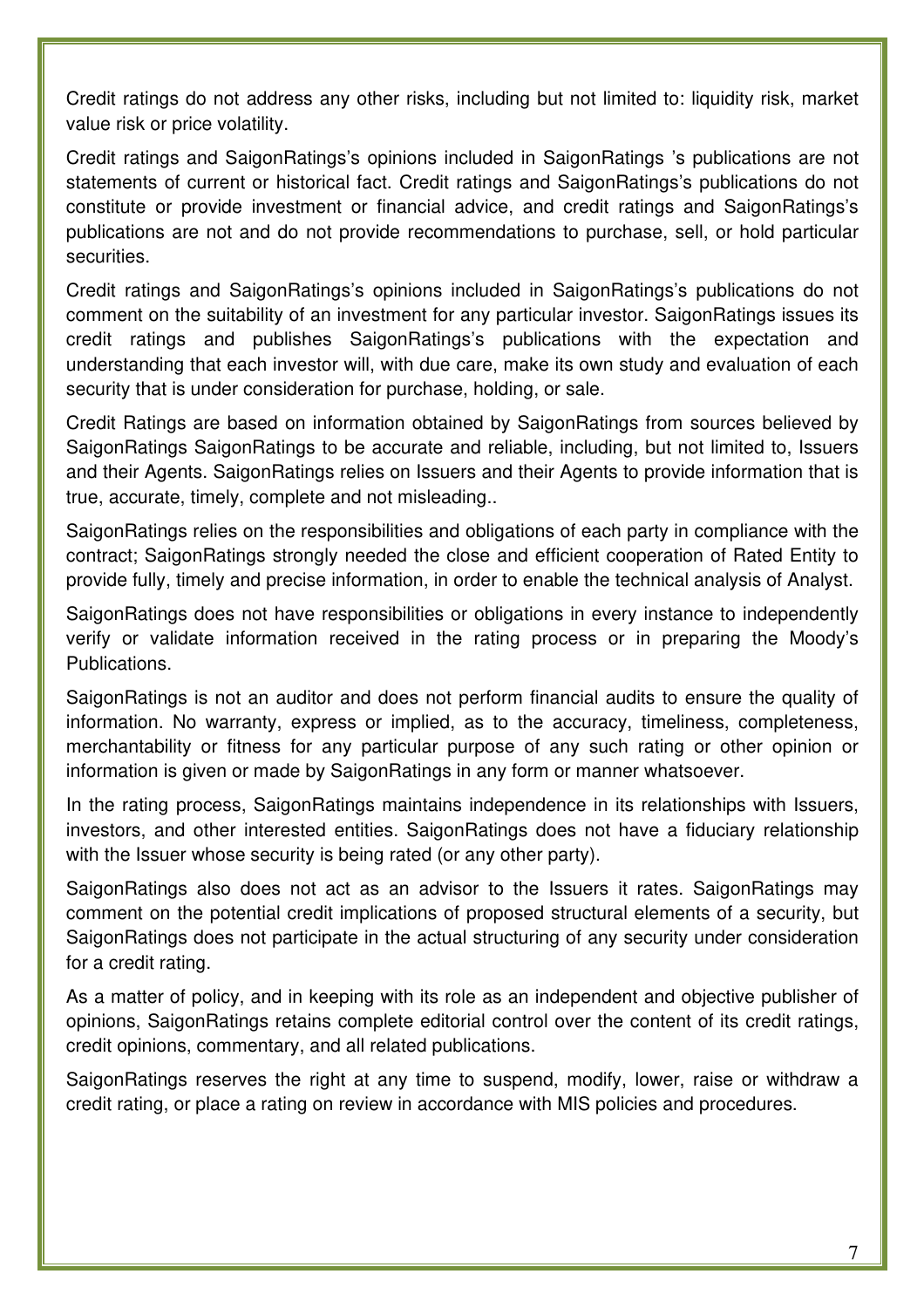## **III. PROVISIONS OF COMMITMENTS**

#### **1. Quality and fully of credit rating**

As described in the IOSCO Principles, MIS will endeavor to provide forward-looking opinions on the relative creditworthiness of Issuers of debt and debt instruments in order to help reduce the information asymmetry that exists between those Issuers and potential purchasers of their debt.

#### A. The quality of the Credit rating process

1.1. SaigonRatings will develop and maintain rigorous and systematic rating methodologies. Where possible, resulting credit ratings will be periodically subjected to objective validation based on historical experience.

The Analyst Team will be responsible for monitoring the appropriateness and completeness of rating methodologies and procedures and for the initial approval of significant changes to SaigonRatings's rating methodologies and procedures. The SaigonRatings Committee must approve new or materially changed methodologies before their use.

1.2. In assessing issuer's or obligation's creditworthiness, analysts will use SaigonRatings's published methodologies, where appropriate. Analysts will apply a given methodology in individual industries and for different subjects in a consistent manner, as determined by SaigonRatings .

1.3. Credit ratings assigned to any entity or instrument will be determined by rating committees and not by any individual Analyst.

In producing a credit rating, MIS will consider all information known and believed to be relevant by the applicable Analyst and rating committee about an Issuer, and in compliance with standard business process in a manner generally consistent with MIS's published methodologies.

1.4. In formulating credit ratings, MIS will employ Analysts who, individually or collectively (for rating committees), have appropriate knowledge and experience in developing a rating opinion for the type of Issuer or credit being analyzed.

SaigonRatings will comply with its record retention policies in accordance with applicable laws and internal controls when maintaining records used to support and maintain high quality of its Credit Rating processes.

1.5. SaigonRatings and its Analysts will establish, maintain and enforce policies and controls to avoid issuing any Credit Ratings that contain misrepresentations or are otherwise misleading as to the general creditworthiness of an Issuer or obligation.

1.6. SaigonRatings will invest resources sufficient to carry out high-quality credit assessments of Issuers or obligations.

When deciding whether to rate or continue rating an obligation or Issuer, SaigonRatings will assess whether it is able to devote sufficient personnel with appropriate skills to make a proper rating assessment, and whether its personnel likely will have access to sufficient information needed in order to make such an assessment.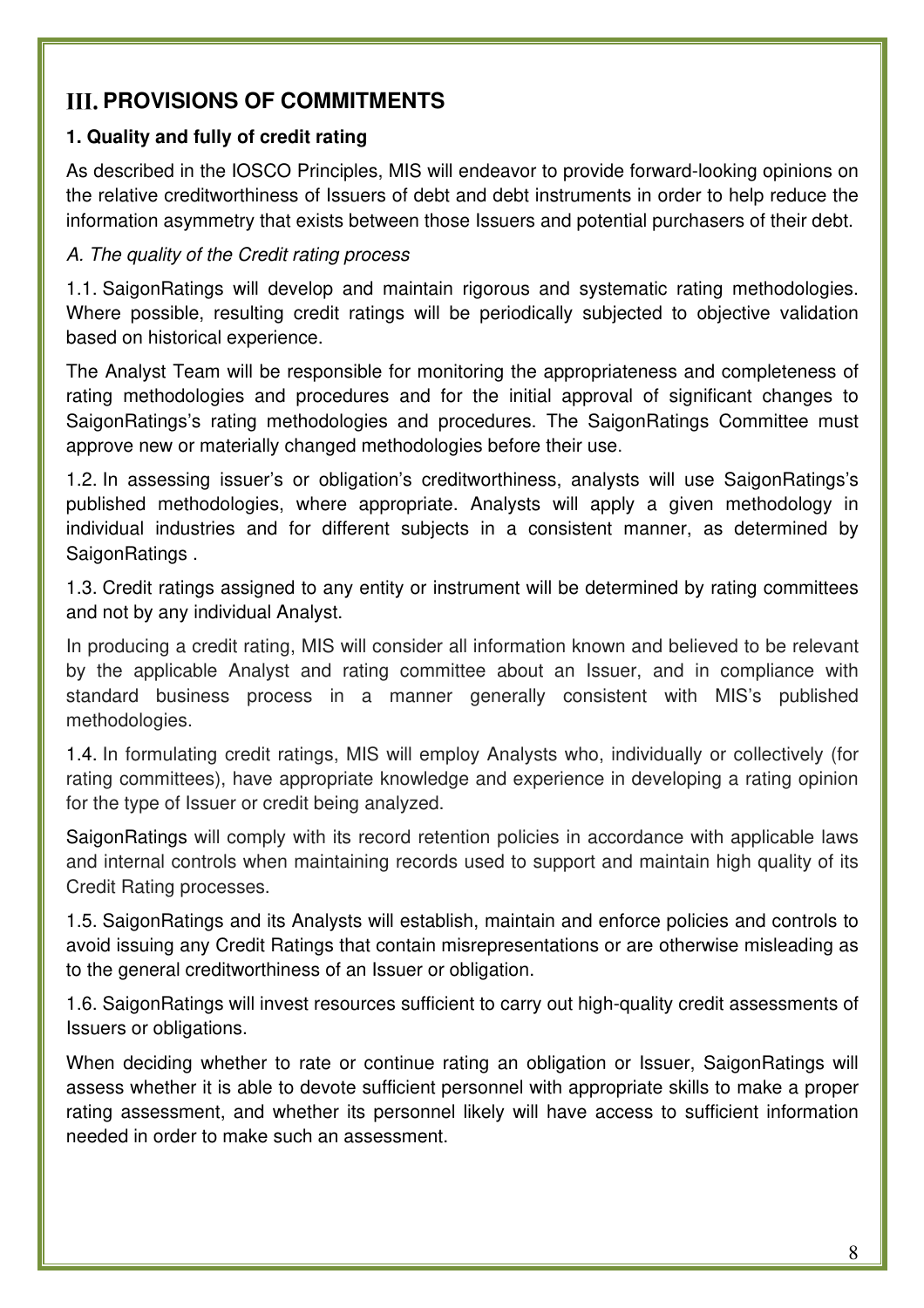MIS adopts all necessary measures so that the information it uses in assigning a Rating is of sufficient content, quality, and authenticity, to be the basis for analysis and evaluation, as well as the reliability of information.

SaigonRatings will also consider the suitability and feasibility of the credit rating process to:

1.6.1. Review the feasibility of providing a Credit Rating for a type of structure that is materially different from the structures MIS has rated;

1.6.2. Review on a timely basis the methodologies, the credit rating models, as well as significant changes to the methodologies and credit rating models SaigonRatings uses;

1.6.3. Assess whether existing methodologies and models for determining Credit Ratings of structured products are appropriate when MIS determines that the risk characteristics of the assets underlying a structured product have materially changed.

1.7. SaigonRatings will will organize its rating committees to promote continuity and avoid bias in the rating process..

#### B. Monitoring and Updating

1.8. SaigonRatings will allocate adequate personnel and financial resources to monitoring and updating its Credit Ratings on a timely basis.

Once a Credit Rating is published, and unless it is withdrawn, SaigonRatings will:

(a) Review the creditworthiness of the Issuer or other relevant entity or obligation on a timely basis;

(b) Update, monitor and evaluate on a timely basis the Credit Rating, as appropriate, based on the results of any such review referred to in a. or b. above. Upon adoption of or modifications to a new or revised rating methodology, SaigonRatings will review the impact of the new or revised methodology to outstanding Credit Ratings and take any necessary Credit Rating Action, within a reasonable period of time.

1.9. In the case that SaigonRatings uses separate groups of analysts to perform the initial credit rating and supervising process, each group will have the level of experience and resources needed to implement the corresponding obligations in time.

SaigonRatings routinely evaluates business processes, to maintain flexibility, relevance and feasibility in professional operations. Allocating necessary resources for monitoring of existing credit ratings; and conduct the rating in a timely manner.

1.10. SaigonRatings will establish, maintain and enforce relevant control policies, starting with the issuance of Notice of Credit Rating Results, up to publication of rating results; or a decision to withdraw the public credit rating result, for a Rated Entity or Debt Instrument.

#### C. Integrity of credit rating process

1.11. SaigonRatings and its employees will comply with all Regulatory Requirements and other applicable laws and regulations governing SaigonRatings activities in each jurisdiction in which it operates.

1.12. SaigonRatings and its employees will deal fairly and honestly with Issuers, investors, other market participants, and the public.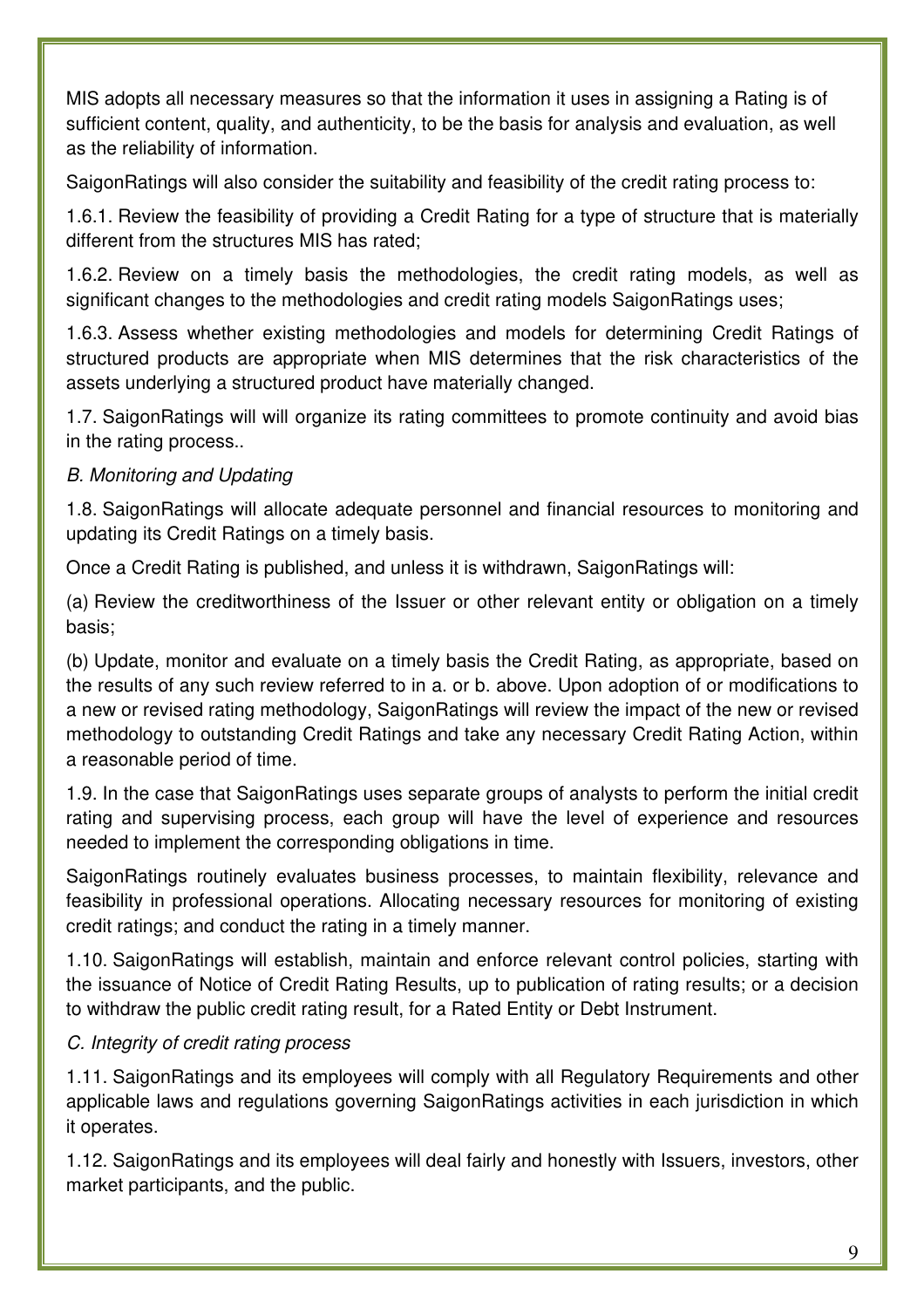1.13. SaigonRatings holds its employees with highest standards of integrity of business process. SaigonRatings does not hire any individuals who have actions in violation with other individuals' integrity, and/or violate the Code of Conduct.

1.14. SaigonRatings and its analysts shall not make a commitment, or promise, or guanrantee a particular Credit Rating prior to a determination of the Credit Rating by the Rating Committee.

SaigonRatings and its employees will not promise or make threats about potential credit rating actions which affect the Rated Entity, Investor, or market participants in exchange for any payment for credit rating services or any other services.

1.15. Employees of SaigonRatings are prohibited from making recommendations or suggestions against the internal regulations to the obliged, the debt issuer, the guaranteed or debt sponsors.

Analysts may have technical discussion with the Rated Entity, to perform the following actions:

(1) To understand and analyze events and their particular characteristics to make changes as reasonable recommendations of the Rated Entity;

(2) To explain about the Credit Rating results and credit rating methodology which SaigonRatings applies to the Rated Entity or Debt Instrument.

1.16. The Board of Directors of SaigonRatings prohibits any actions to revenge employees who report actions in violation with internal regulations of SaigonRatings.

1.17. SaigonRatings is committed to decline:

a) To provide advisory services to the Rated Entity;

b) To act as broker, security agent, or foreign exchange market participant.

#### **2. Independence and avoidance of conflicts of interest**

#### A. Overview

2.1. SaigonRatings and its employees shall work with the highest prudence to do the rating evaluation, and ensure the technical quality, independence, objectivity, integrity and transparency in business process.

2.2. The credit rating determination is only influenced by related technical factors, including the qualitative and quantitative analysis on the rated entity.

2.3. The credit rating result SaigonRatings assigns to the Rated Entity/Debt Instrument, will totally not be affected by current or potential existence of any business relationship of SaigonRatings (or any individual or organization under the control of SaigonRatings) with the Rated Entity (or its subsidiaries), or or with any other third party, or any kind of such relationships.

2.4. SaigonRatings will separate the functions, duties and authorities of Business Development Department, of personels in charge of business development, with Analysis Department, in each Credit Rating Contract, to avoid conflicts of interest and risk incurred with business process.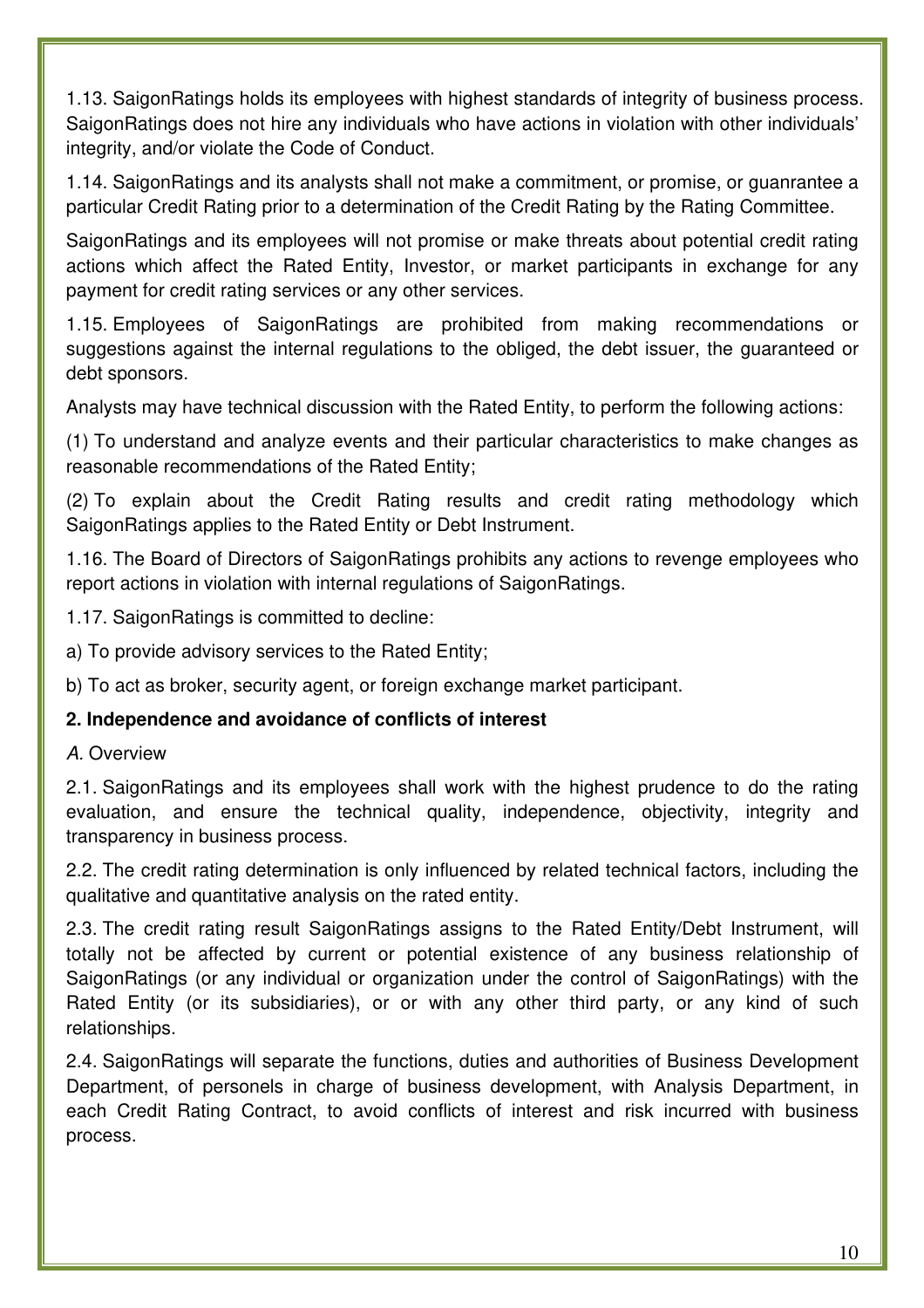#### B. Procedures and Policies

2.5. SaigonRatings shall have essential procedures and internal control mechanism to minimize the conflicts of interest and improve the management of potential conflicts.

2.5.1. Persuant to the Clause 1 Article 38 of Decree No.88/2014/NĐ-CP, in case of conflicts of interest betwen SaigonRatings and any clients in point of time and in relationships prohibited by Law, SaigonRatings is committed to declining to provide the credit rating service in the following circumstances:

a) SaigonRatings purchases, holds securities, has capital contribution or owns debt instruments of the Rated Entity, in duration of implementing credit rating contract;

b) SaigonRatings provides rating services to individuals related to the Rated Entity;

c) SaigonRatings has capital contributions in the investment with the Rated Intity;

d) Personnels related to SaigonRatings have owndership of above 5% of charter capital of the Rated Entity, or have ownership of above 5% of outstanding debt of the Rated Debt Instrument.

2.5.2. Employees of SaigonRatings is restricted from participating in or influencing the credit rating process of any Rated Entity or Debt Instrument in the following circumstances:

a) This employee purchases, holds securities, have capital contribution or owns debt instruments of the Rated Entity, in duration of implementing credit rating contract;

b) This employee has owndership of above 5% of charter capital of debt arranger, risk management service provider, debt listing agency, or distribution agent of the Rated Entity;

c) This employee participates in the negotiation of credit rating service fees;

d) This employee signs in an economic contract with the Rated Entity;

e) This employee is in a labour contract with the Rated Entity;

f) This employee participates in providing the services of debt arrangement, risk management service, debt listing, or distribution to the Rated Entity;

g) This employee is related to the debt arranger, risk management service provider, debt listing agency, or distribution agent of the Rated Entity;

h) Personnels related to this employee have owndership of above 5% of charter capital of the Rated Entity, or have ownership of above 5% if outstanding debt of the Rated Debt Instrument.

2.6. Manager, Analysts, and members of Rating Committee of SaigonRatings participating in the credit rating process, or being related as mentioned in the point (b), point (h) of Clause 2.5.2, is not permitted to purchase, hold, sell, or participate in any security transaction, or derivative transaction related to the securities, equity of the Rated Entity.

2.7. SaigonRatings will establish and apply the appropriate administrative procedures, business process, and interal control mechanism in order to:

(a) Identify;

(b) Elimiminate, manage or disclose the incurred or potential conflict of interest which can affect the analysis opinion or final credit rating result of SaigonRatings .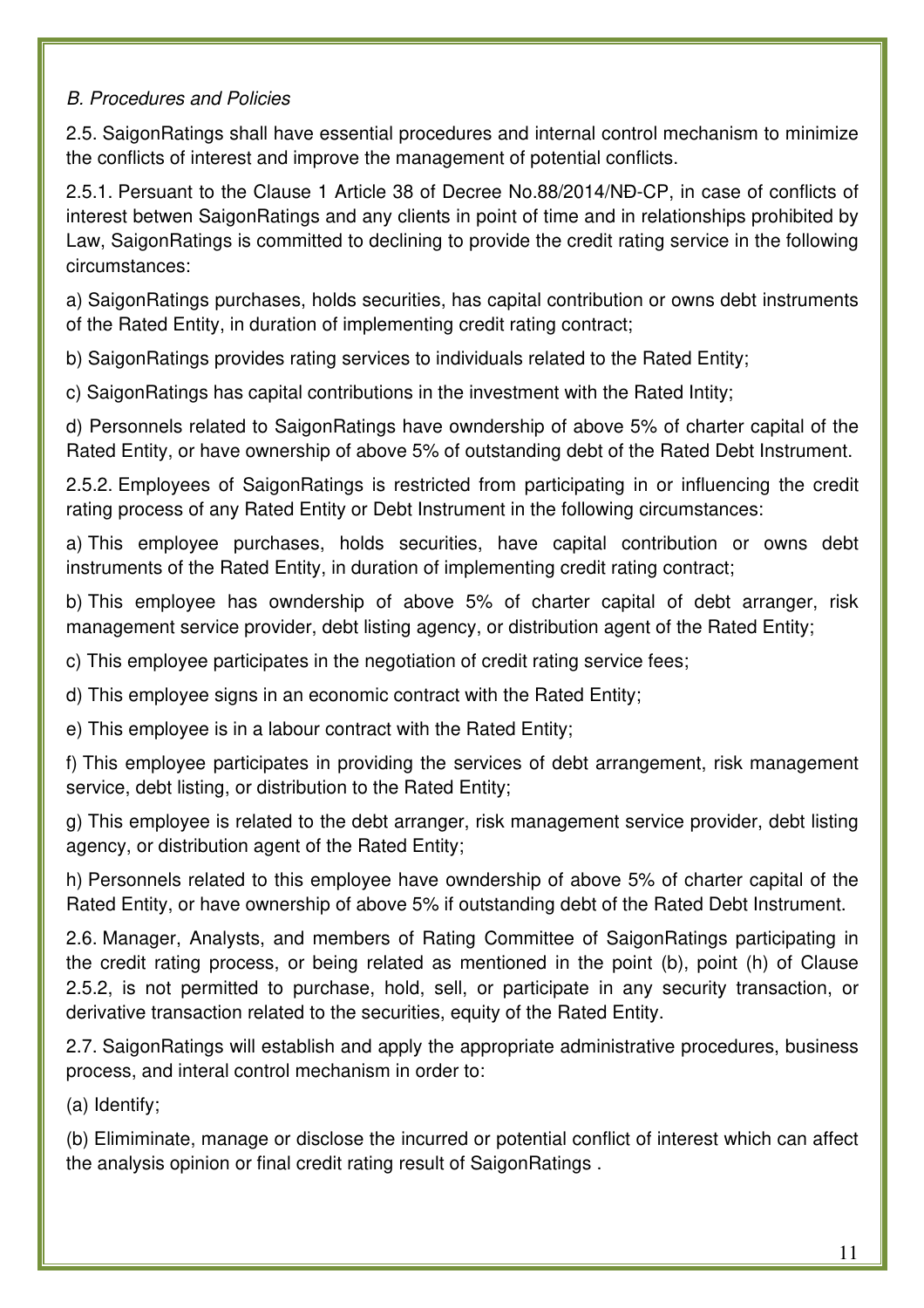(c) Restric Emloyees of SaigonRatings from having inappropriate inluences on Credit rating determination, or approval of changes, or changes credit rating result.

2.8. SaigonRatings conducts the management and preventation of incurred or potential conflicts of interest in a timely, clear, quick and specific manner.

2.9. SaigonRatings will disclose the general essence of terms and conditions in the Contract with the Rated Entiy:

(a) In case the credit rating contract is signed with the Rated Entity, SaigonRatings shall disclose information in the Credit Rating Report to Client, as stipulated by the applicable law.

(b) The list of Rated Entities, whose credit rating service fees account for more than 5% of total revenue of SaigonRatings, shall be disclosed on website of SaigonRatings .

2.10. In accordance with the internal risk management policy, SaigonRatings and employees of SaigonRatings shall not participate in any security or derivative transaction leading to conflicts of interest with the credit rating activities of SaigonRatings.

2.11. In case Manager of Analysts of SaigonRatings has conflicts of interest with the Rated Entity, SaigonRatings will immediately replace them with suitable personnels to implement credit rating contract.

#### C. The indepence of employees in analysis and evaluation of rating

2.12. SaigonRatings will establish reporting mechanism and process of receiving comments about the internal violations, to eliminate or manage effectively the incurred or potential conflicts of interest.

SaigonRatings will establish, and enforce policies to ensure the income of Analysts and members in the Rating Committee does not relate to the credit rating fees SaigonRatings receives from the Rated Entity, in each Credit Rating Contract.

2.13. SaigonRatings separates clearly the authorities of analysis function, with the business development and marketing functions. Personnels in charge of technical operation including Analysts, members in the Rating Committee, do not have rights and authorities to participate in the discussion about credit rating fees with Client Organizations, or are not affected by the business development and marketing activities.

However, only credit rating methodology or credit rating fees, not the credit rating fee discussion is disclosed on website of SaigonRatings.

Personnels in Business Development Department do not have responsibilities and authorities to participate in operating technical activities or monitioning the credit rating, or to participate in developing or approving the models and methodology applied in the Credit rating service.

2.14. SaigonRatings completely prohibits any actions for personal benefits or group benefits in violation with internal regulations and Code of Conduct, when negotiating or implementing the credit rating contract; in exchange for cash, gifts, or any inappropriate benefits from the Rated Entity.

2.15. SaigonRatings publishes, applies the regulations and procedures of voluntary disclosure of interest conflicts with Analysts, on the assignment of each credit rating contract (information is filled out in the forms standardized by SaigonRatings).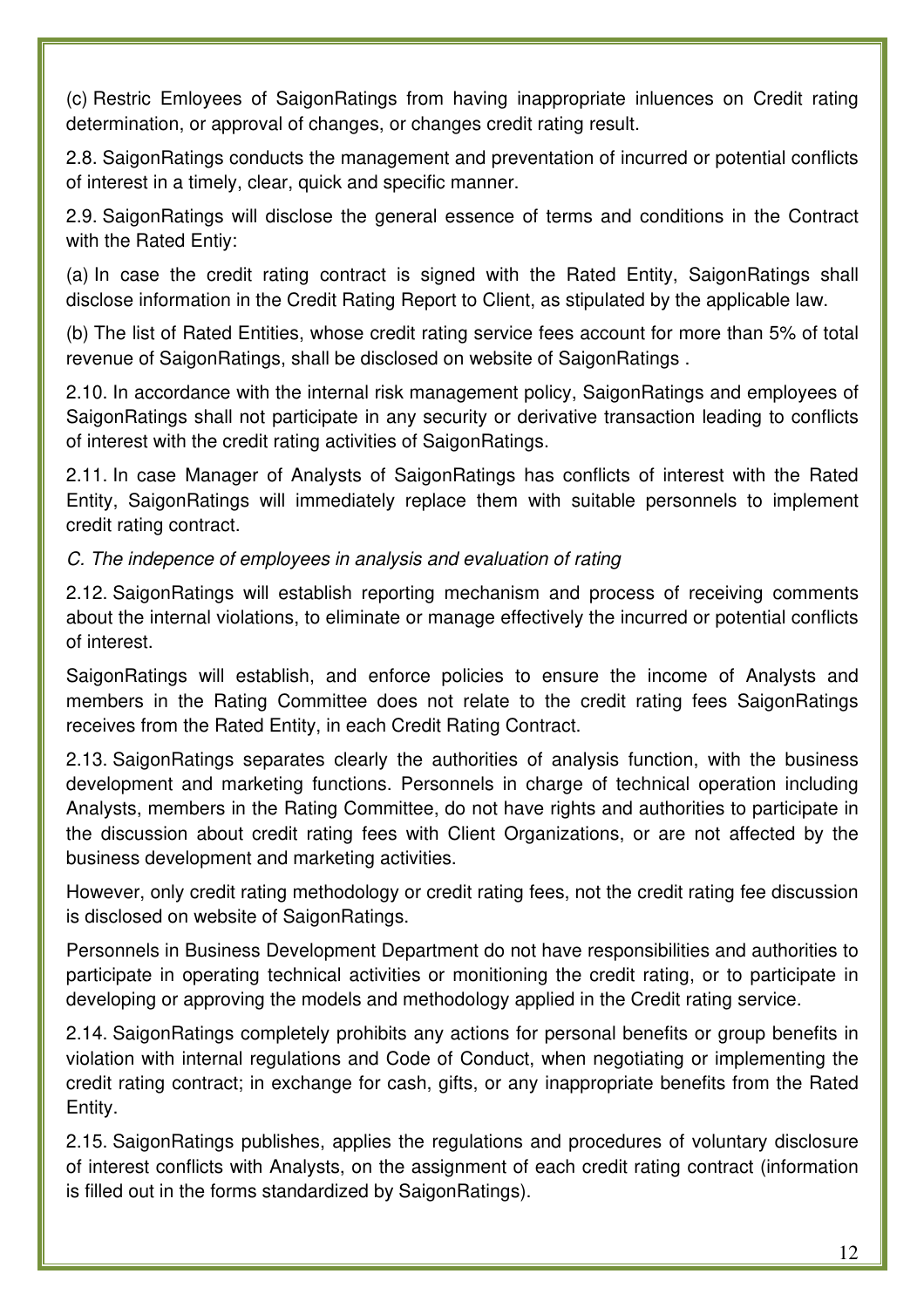Complying with procedures of voluntary disclosure of interest conflicts is compulsory and applied to Managers, Analysts, and members of Rating Committee, before the official duties assignment is determined by Board of Directors.

Employees have responsibilities and obligations to honestly and voluntarily disclose full information to the Legal Department, Rating Committee, about private relationships related to conflicts of interest (if any), with the Rated Entity in their assigned duties.

On that basis, the Legal Department will examine the authenticity, store documents and submit to the Board of Directors of SaigonRatings for decision on job assignment.

The Legal Department has functions of examining, monitoring the compliance with Internal control system to prohibit, discover, and timely deal with risks in credit rating process.

2.16. SaigonRatings establishes policies, procedures and processes to do the examination, internal investigation periodically or unexpectedly in all technical activities of Analysis Department, Rating Committee, and every analyst of SaigonRatings, in the corresponding period, and in the former period; including personnels who are working or used to work in SaigonRatings.

In case of any signal of unexpected violation, which affects credit rating results which used to be determined and published, SaigonRatings shall immediately evaluate the case in an objective and prudent manner. If necessary, SaigonRatings shall reevaluate the credit rating of this Rated Entity.

#### **3. Responsibilities to the Rated Entity, Investor and Public**

#### A. The transparency and timeliness of information disclosure

3.1. If SaigonRatings signs Credit rating contract with the Rated Entity, SaigonRatings needs to make public announcement on website about the credit rating result, within twenty-four (24) hours after the official decision on credit rating result is made, in accordance with the appilicable law.

3.2. Credit rating report by SaigonRatings is not the recommendation to make any decision on investment, capital contribution of debt instruments, financial instruments issued by the Rated Entity. On publication of information, SaigonRatings shall indicate clearly the limits of credit rating service, or any shortcomings of information provided by the rate entities (if any).

3.3. SaigonRatings will make public announcement of the following information:

a) Name of Chief executive officer;

b) Code of conduct;

c) Credit rating methodology;

d) Credit rate;

e) The list and capital contribution percent of shareholders or member who has ownership of above 5% of charter capital of SaigonRatings;

f) Changes of ownership of shareholders or members who have ownership of above 5% of charter capital of SaigonRatings;

g) Credit rating report of each contract.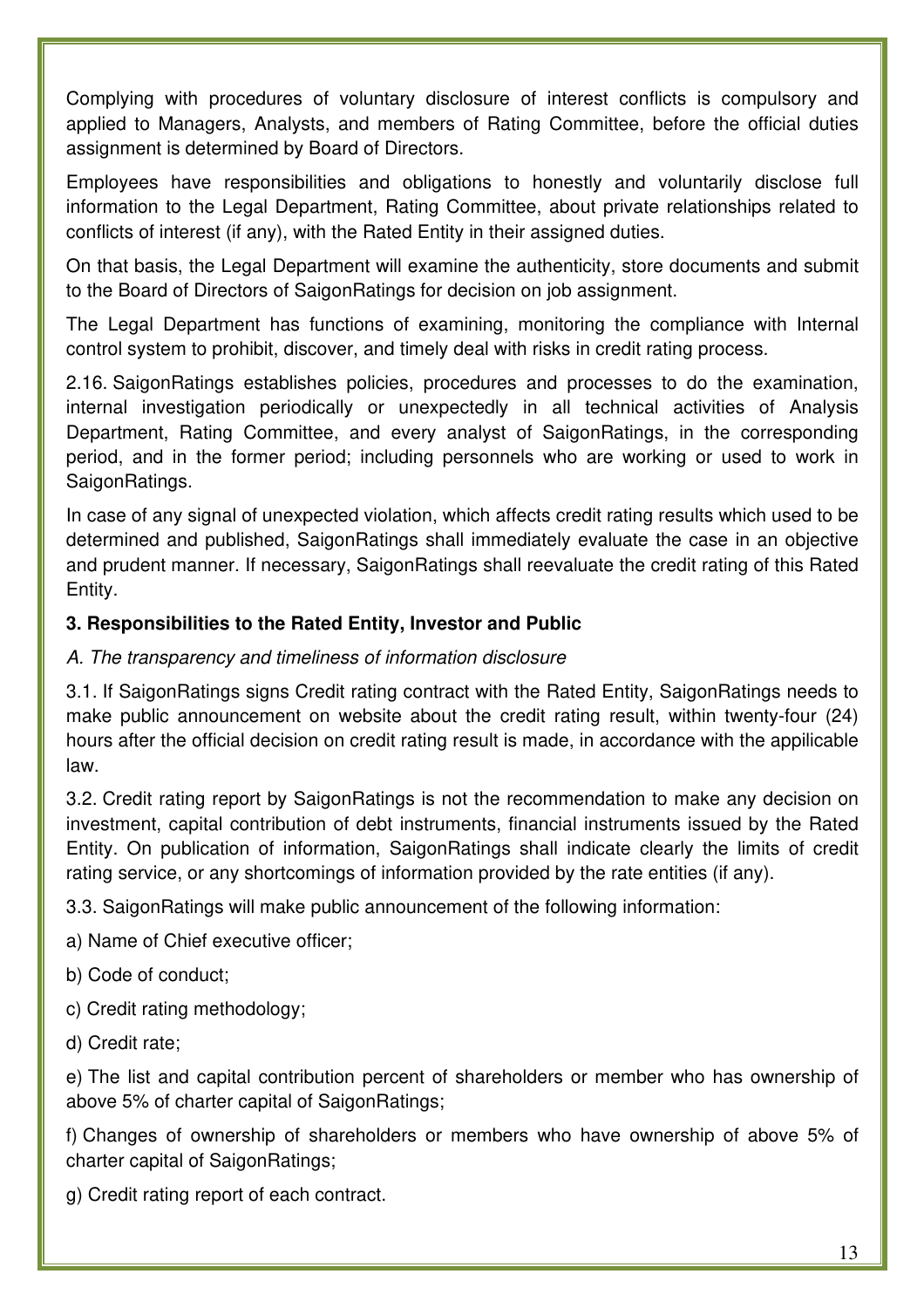3.4. Every six months, SaigonRatings shall publish the following basic statistics on Website:

a) Credit rating result of each rated entity, since its first time of credit rating;

b) Before the first day of May every year, the list of rated entity with credit rating fees accounting for above 5% of SaigonRatings 's total revenue, and their credit rates in the last fiscal year shall be published on website of SaigonRatings.

3.5. The information as indicated in clause 3.2, clause 3.3, clause 3.4 is published on website of SaigonRatings in five years, since the public announcement.

3.6. SaigonRatings shall make timely public announcement of sufficient information, if there are related changes in Credit rating methodology, Business process and Internal control system of SaigonRatings.

Before making any decision, SaigonRatings will consider the purpose of this change with the highest prudence, in order to continuously improving the quality of analysis and credit rating.

3.7. SaigonRatings uses clear definition of credit rating and consistent credit rate classes. SaigonRatings will discriminate the signals of credit rating assigned to financial instruments, and make explanation about this discrimmination.

3.8. SaigonRatings will publish information in a clear and transparent manner, so that the issuers and investors understand fully the procedures of credit rating service, evaluation method and business process of SaigonRatings .

3.9. In the process of negotiating Credit Rating Contract, personnels in charge of business development is responsible for consulting, guiding the procedures, and communicating information in an adequate, clear, and precise manner to client organization in order to enable client to understand fully the purpose, requirements, terms and conditions in the contract, as agreed and committed by both parties.

SaigonRatings establishes regulations about the receipt of comments from client organization about the issues related to business process and technical operation of SaigonRatings's employees, which can lead to any shortcomings and mistakes, which may affect the evaluation and determination of credit rating.

SaigonRatings is committed to appraising, evaluating, explaining clearly information, and giving appropriate feedback to any request and question of client, at the earliest.

In special circumstances where SaigonRatings cannot provide feedback, SaigonRatings shall have notification and explanation to client organization at the earliest, before implementing credit rating service.

3.10. SaigonRatings shall have public disclosure of adequate and timely information of credit rating result, align with regulations of law and of SaigonRatings organization.

3.11. SaigonRatings is commited to publishing credit rating result, on website of all client organization who have signed in contract with SaigonRatings, regardless of credit rating class.

3.12. SaigonRatings promises that, all decisions on credit rating result, which is announced to client organization and disclosed publicly, is the result of a professional business process, and strict monitoring of Internal control system.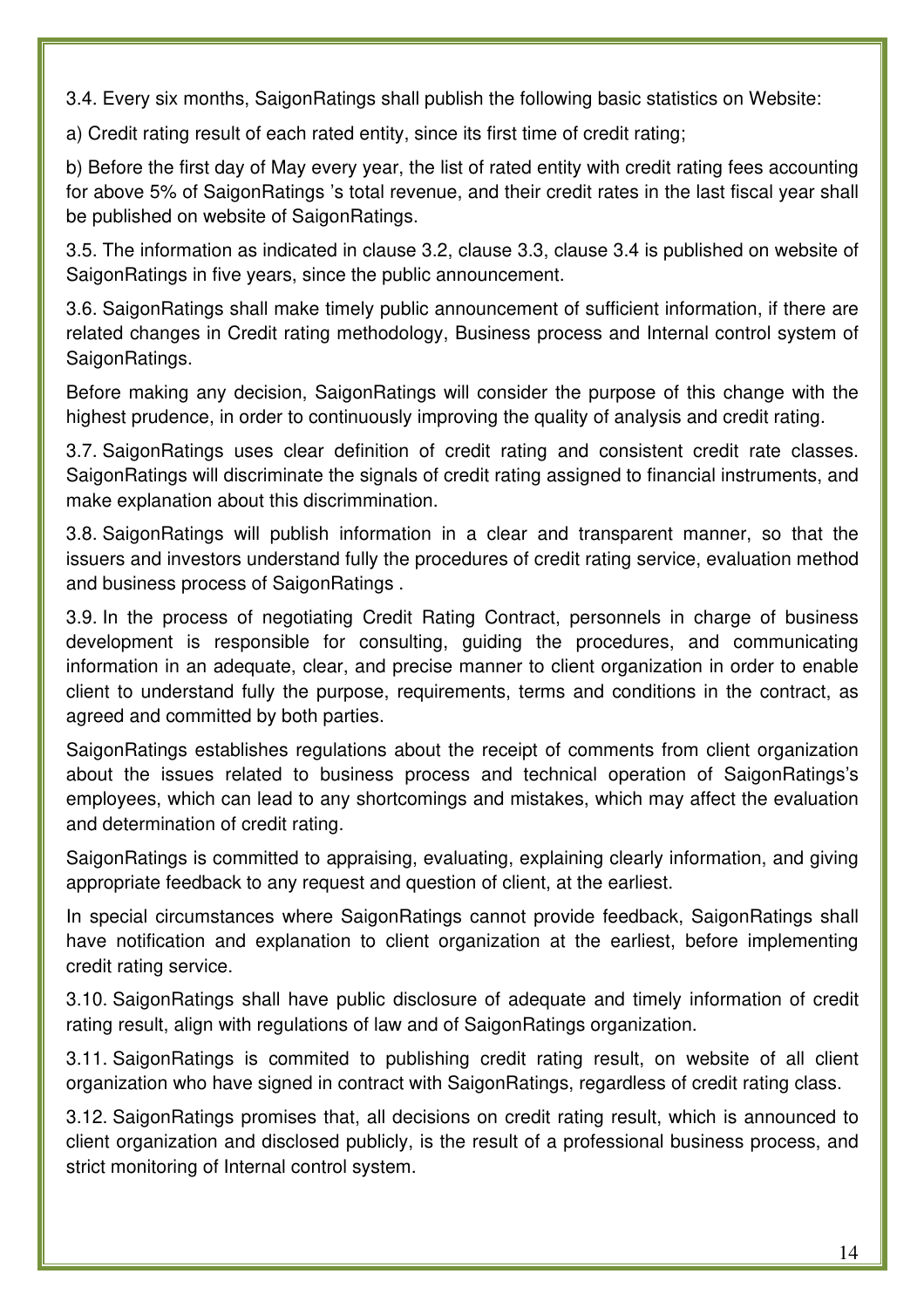3.13. SaigonRatings shall indicate clearly the limits of credit rating service, or any shortcomings of information provided by the rate entities (if any).

3.14. SaigonRatings shall make timely annoucement of the most updated credit rating report.

SaigonRatings shall indicate clearly the credit rating method applied in rating process.

In the implementation process, if multiple credit rating methods are used; which may make investors dismiss other vital aspects, SaigonRatings shall indicate clearly the differences between rating methods; as well as give explanation about the vital issues affecting the credit rating result.

3.15. In the implementaton process, SaigonRatings shall make announcement of full information about threats, risks, cash flow analysis related to debt instruments, rating sensitivities of those factors, under the technical assumptions, so that investors can refer to, understand and have objective evaluation.

3.16. When publishing or altering credit rating report, SaigonRatings shall make annoucement and explanation about reasons why assumptions and key data are altered, in the credit rating report of the Rated Entity.

3.17. SaigonRatings is committed to having timely disclosure of necessary information, in case SaigonRatings does not continue updating, monitoring and evaluating the credit rating outlook of a Rate Entity or Debt Instrument.

SaigonRatings shall disclose clear information about the detailed time of the last update of credit rating, as well as notifies that this credit rating will stop being updated.

3.18. When implementing the credit rating service for a rated entity, SaigonRatings shall have disclosure of adequate information about historical data, level of default in the past of this entity, if those information is available.

In case SaigonRatings realized that historical data and past default level of client are inappropriate to be used at present, SaigonRatings would evaluate and explain clearly the reasons.

3.19. SaigonRatings shall encourage structured financial institutions and structured financial instrument makers shall have public disclosure of all informaiton related to those financial products.

3.20. SaigonRatings will publicly disclose policies of credit rating; updating, monitoring and evaluating rating outlook; withdrawing rating decision; and maintaining current credit rating policy.

3.21. In each Credit rating report, SaigonRatings will show out:

(a) Final relevant Credit rating report, if any, and main technical operation activities;

(b) Main methodology or applied methodology used to analyze and method discription.

SaigonRatings shall explain if credit rating is based on multiple methods and if the credit rating based on single method may make financial experts dismiss other vital aspects of credit rating.

SaigonRatings will indicate the methodologies and other important aspects in the Credit Classification;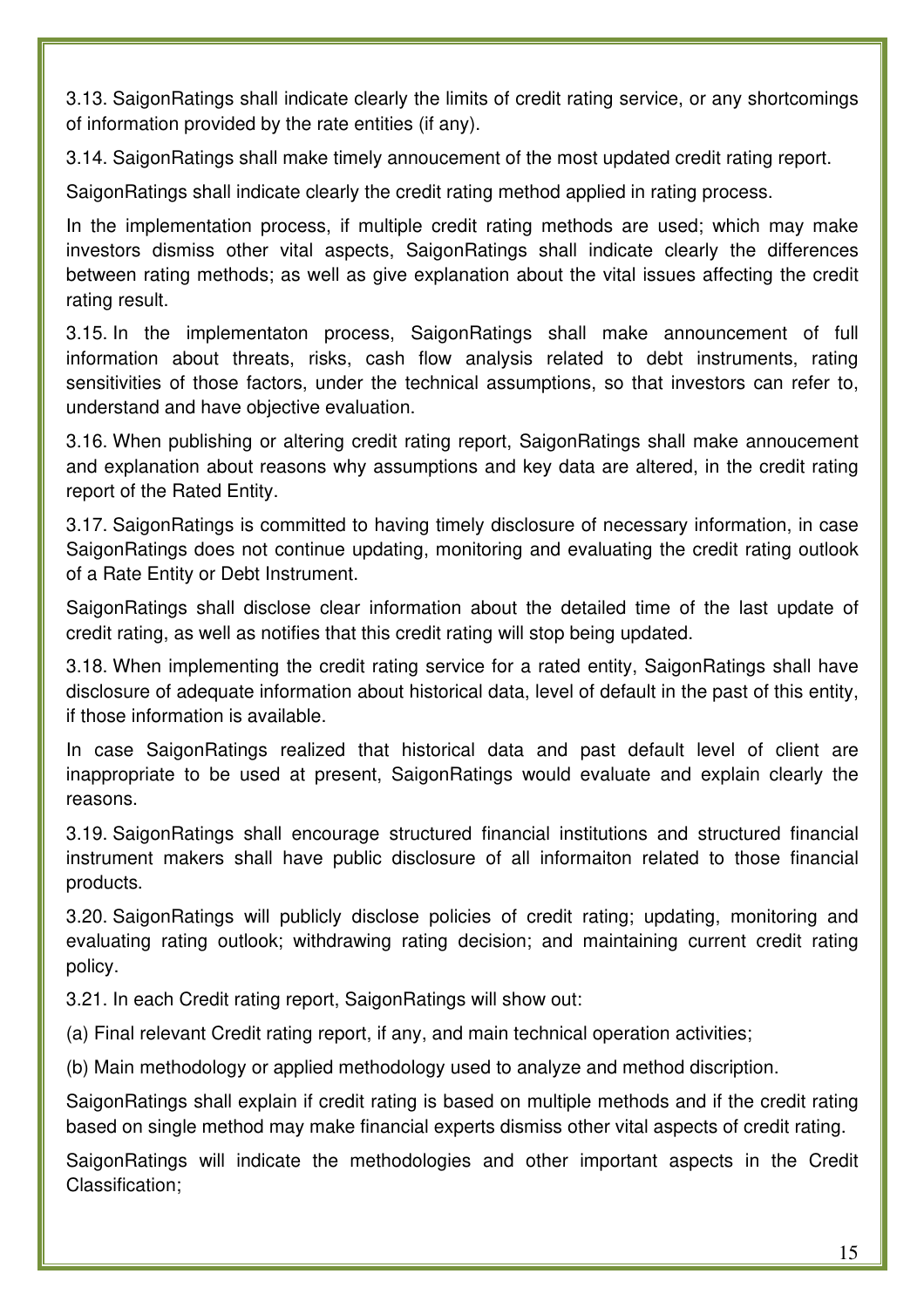(c) Summary of key rationales of credit rating;

(d) Summary of key assumptions/aspects of rating sensitivities, and other relevant information;

(e) Key information sources used to do credit rating.

3.22. Except for unlikely events, SaigonRatings will give the Rated Entity a short period of time, which may vary according to circumstances, to inform SaigonRatings of the Rated Entity's idea of considering the credit rating decision. Recommendations must be based on information, which was not previously available to the Rated Entity or SaigonRatings.

3.23. SaigonRatings will publicly disclose through press releases and SaigonRatings Web site, any significant changes to the relevant Analysis methods, Practices, Procedures and Process.

3.24. As a Credit Rating Agency, SaigonRatings will always be committed with supplying accurate, transparent, high-quality information about the Rated Entity, or the Rated Debt Instruments.

B. Treatment of issuer confidential information and non-public information

3.25. SaigonRatings and SaigonRatings's employees are committed with:

3.25.1. Preserving the confidentiality of Information, imparted or provided by the Rated Entity; and

3.25.2. Except from receiving the permission from the Rated Entity; SaigonRatings shall not disclose any information in Credit rating report in events, conferences, discussions to investors, other Debt Issuers or any other individuals.

3.25.3. Despite of circumstances as indicated above, SaigonRatings will not be restricted by:

(a) Disclosing information at the request of any law, regulations, or any applicable principles and regulations, or at the request of any government agency, or authority.

(b) Disclosing information to the third party who has legal rights to receive those information.

3.26. SaigonRatings is committed with using confidential information only for purposes relating to credit rating activities of the Rated Entity, as agreed by both parties in the Contract.

3.27. SaigonRatings will maintain and enforce policies and controls that require its employees to take all reasonable measures to protect all property and records belonging to or in possession of SaigonRatings from fraud, theft, and misuse for personal benefits.

3.28. In accordance with the MCO Code and the Securities Trading Policy, Employees and their Family Members will be prohibited from engaging in transactions in Securities (including derivatives) when the Employee possesses Non-Public Information related to the Issuer of such Securities.

3.29. SaigonRatings employees will not use or share any confidential information for transactions in Securities, or any other purposes.

#### **4. Code of conduct disclosure and resposibilities to market**

4.1. SaigonRatings management officers and staffs are responsible for the implementation and enforcement of the Code of Conduct.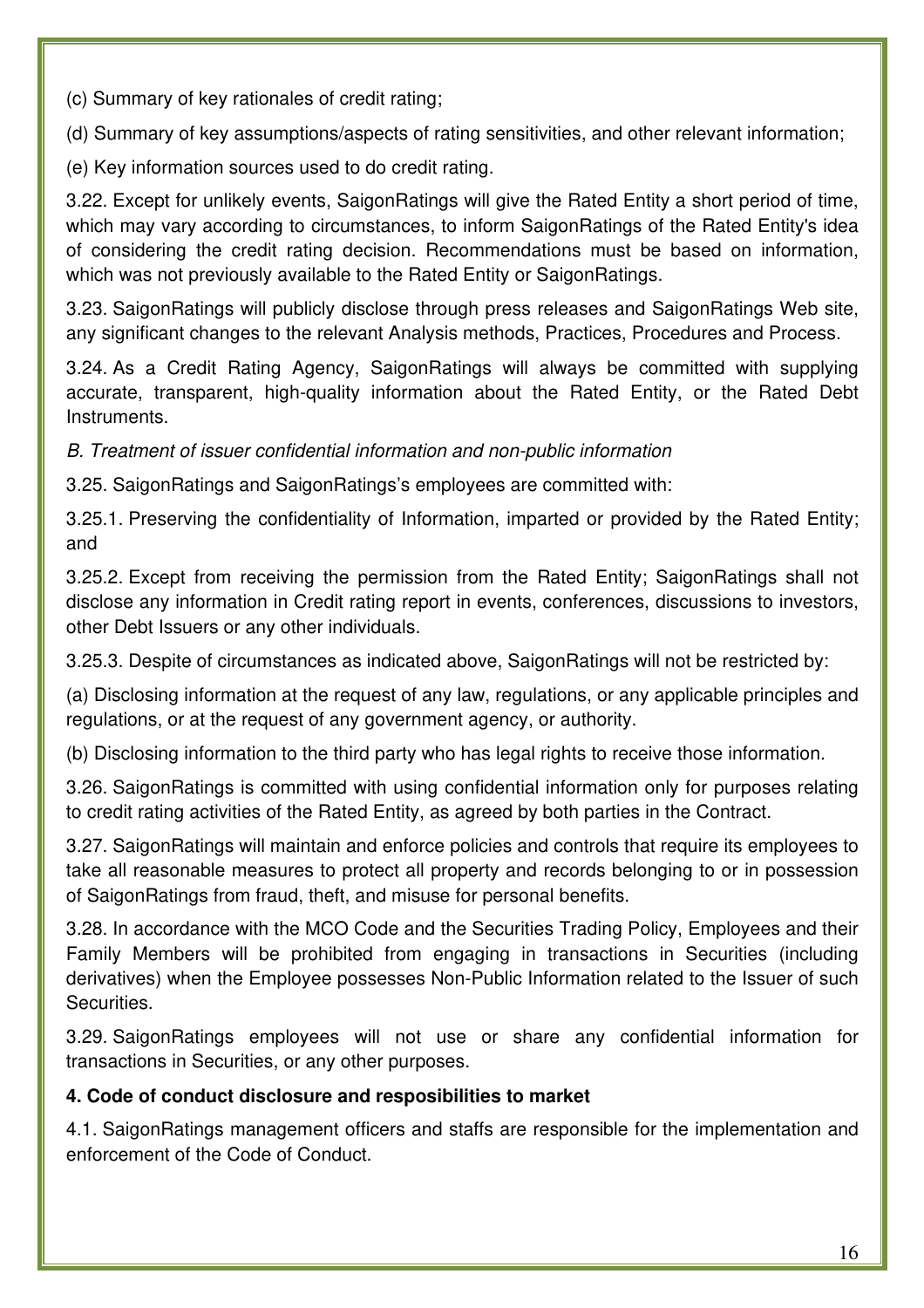4.2. This Code of Conduct aligns with IOSCO Principles and IOSCO Code. However, SaigonRatings makes some modifications so they have closer connections to models, actual business situations of SaigonRatings, and applicable Vietnamese legislation.

Such modifications will be specified and explained in a report that SaigonRatings will publish annually to display the compliance with SaigonRatings Code of Conduct and explain any differences that may exist between SaigonRatings Code and IOSCO Code.

4.3. For the subjective standards incorporated in this Code, SaigonRatings will use the standards for employees to endeavor to implement those standards.

4.4. SaigonRatings will publish on SaigonRatings website: (1) Code of Conduct of SaigonRatings ; (2) A general description of Methodology SaigonRatings applies to rate the creditworthiness; and (3) Information about the historical credit rating of SaigonRatings and (4) Any other such disclosures requested under this code.

#### **5. Administration, Risk Management, and Staff training**

5.1. SaigonRatings regulates the management, storage and confidentiality of professional documents and information, including hard copies (files, papers, etc.) and electronic data:

- The minimum duration of document storage is ten (10) years;

- Manage safe and confidential storage of documents and provide at the request of competent state authorities;

- Professional document must be stored carefully in accordance with regulations, to ensure the integrity of the credit rating process;

- Integrate credit rating process, including the authorization of internal audits, regulatory compliance and quality management functions correspond to the requests for reviewing rating activities which was conducted in the past (where necessary);

- Establish, maintain and enforce policies, working procedures, with the highest responsibilities for ensuring that professional staffs comply with storage procedures; information security and careful document storage;

5.2. SaigonRatings organization is committed with establishing, enforcing and operating robust Internal Control System, to ensure:

- To monitor the independence and objectivity of the credit rating procedures, Analysts and Rating Committee members in relation with rated entity;

- To prevent, detect and promptly deal with current or potential conflicts of interest of enterprises, SaigonRatings managers, analysts and members of the Credit rating Committee;

- To comply with laws and regulations, procedures and internal regulations.

5.3. Legal department of SaigonRatings is responsible for compliance assessment of individual procedure in this Standard code.

SaigonRatings will provide appropriate training to employees and officers annually to facilitate compliance with regulations mentioned in this Code.

A staff of SaigonRatings who is aware of a violation of this policy will be required to report that violation to the Legal Department of SaigonRatings.